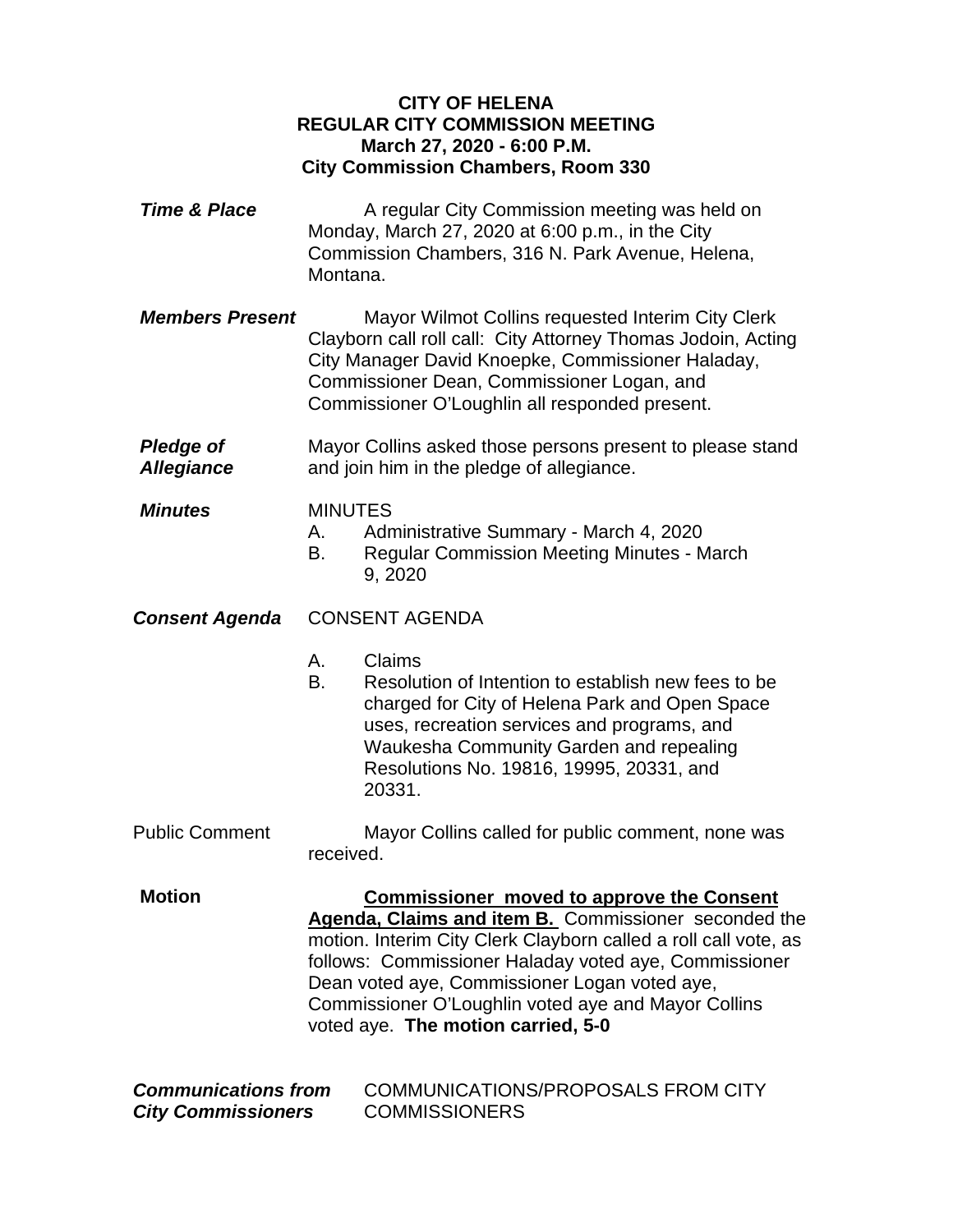| <b>Report of the City</b> | REPORT OF THE CITY ATTORNEY                             |
|---------------------------|---------------------------------------------------------|
| <b>Attorney</b>           | City Attorney Jodoin stated there was nothing to report |

*Litigation Strategy* LITIGATION STRATEGY City Attorney Jodoin stated there was nothing to report.

| <b>Report of the City</b><br><b>Manager</b> | REPORT OF THE CITY MANAGER                     |
|---------------------------------------------|------------------------------------------------|
| <b>Communications from</b>                  | <b>COMMUNICATIONS FROM THE HELENA CITIZENS</b> |
| the Helena Citizens                         | <b>COUNCIL</b>                                 |

- *Regular Items* REGULAR ITEMS
	- A. CONSIDER A RESOLUTION AMENDING RESOLUTIONS OF INTENTION NOS. 19911 AND 20340 TO DEFER THE DEDICATION AND TRANSFER OF THE FIRE STATION LOT TO A LATER PHASE OF THE CROSSROADS AMENDMENT AT MOUNTAIN VIEW MEADOWS SUBDIVISION IN LEWIS AND CLARK COUNTY INTO THE CITY OF HELENA, MONTANA.

Staff Report **Community Development Director Sharon Haugen** introduced City Planner Lucy Morrell-Gengler to conduct the staff report. Ms. Morrell-Gengler reported there are three actions for the City Commission to act on associated with the Uplands Phase 2 final plat:

An amendment to condition number three (3), Fire Station Lot of the Resolution of Intent to Annex Crossroads at Mountain View Meadows; Resolution of Annexation for 10.7 acres of the Uplands Phase 2 portion of the Crossroads at Mountain View Meadows Subdivision; and The Uplands Phase 2 Final Plat creating 50 lots and one tract. This is the first action.

In 2005, the resolution of intention to annex Aspen Park, the first component of the Mountain View Meadows development, was passed. This resolution included a condition to provide property for a fire station with the location to be determined at a future date. This requirement was continued in subsequent annexation conditions as the area of the development expanded. On May 7, 2012, the Helena City Commission approved the Resolution of Intention to Annex (Resolution No. 19911) for the amended Crossroads at Mountain View Meadows Subdivision. This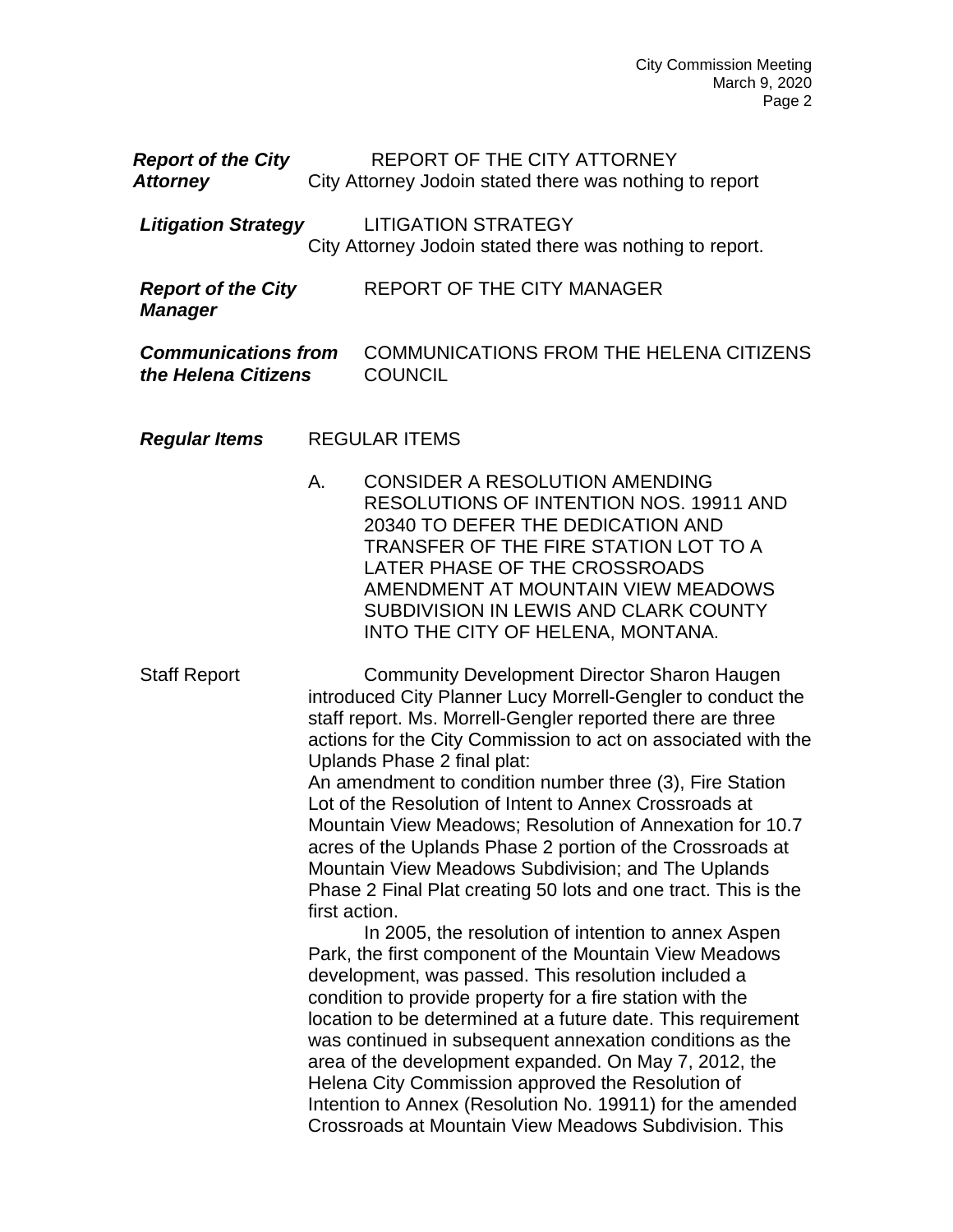resolution continued the annexation condition requiring dedication of a lot to the City for a possible fire station and a specific location was proposed in the Uplands area of the Mountain View Meadows development (Resolution No. 20340) see attached exhibit. An application for development of the last phase of the Uplands component of the Crossroads at Mountain View Meadows development has been submitted. This application does not include dedication of the fire station lot. As an alternative, the applicant has requested delaying transferring the fire station property until the adjacent Crossroads Parkway and related water and wastewater mains have been installed. The installation of adjacent Crossroads Parkway will improve fire station access and provide easier access to wastewater.

A portion of the area identified for the possible fire station has been annexed into the city although the majority of the property is still in the county. The property is zoned and prezoned PLI (Public Lands and Institutions) District. This zoning would limit the type of development on that property even though the property has not been transferred to the City. The timing for the development of a fire station in the area of Mountain View Meadows has not been established but it may precede the development of Crossroads Parkway. The applicant has also proposed language that will further ensure that property will be available for a fire station at a future date. Language has been proposed to address a situation where the City has determined that a location for a fire station facility will be required sooner than the availability of the current property. A City evaluation process would determine if another lot within the Mountain View Meadows Development is more appropriate.

If another property within the development is selected for a fire station, then the value of the current fire station property will be applied to the cost of the newly selected fire station property. This language is consistent with the intent of the annexation condition to provide property for future city services to the Mountain View Meadows Development. If the City Commission determines that the annexation condition should not be amended as proposed and the property should be transferred with the current phase, then the Resolution of Annexation and Uplands Phase 2 final plat cannot be approved until the plat is revised.that will allow future annexation or promote compatible growth.

Many cities and towns in Montana are experiencing a shortage of housing affordable to those who live there, hindering economic growth and community prosperity. The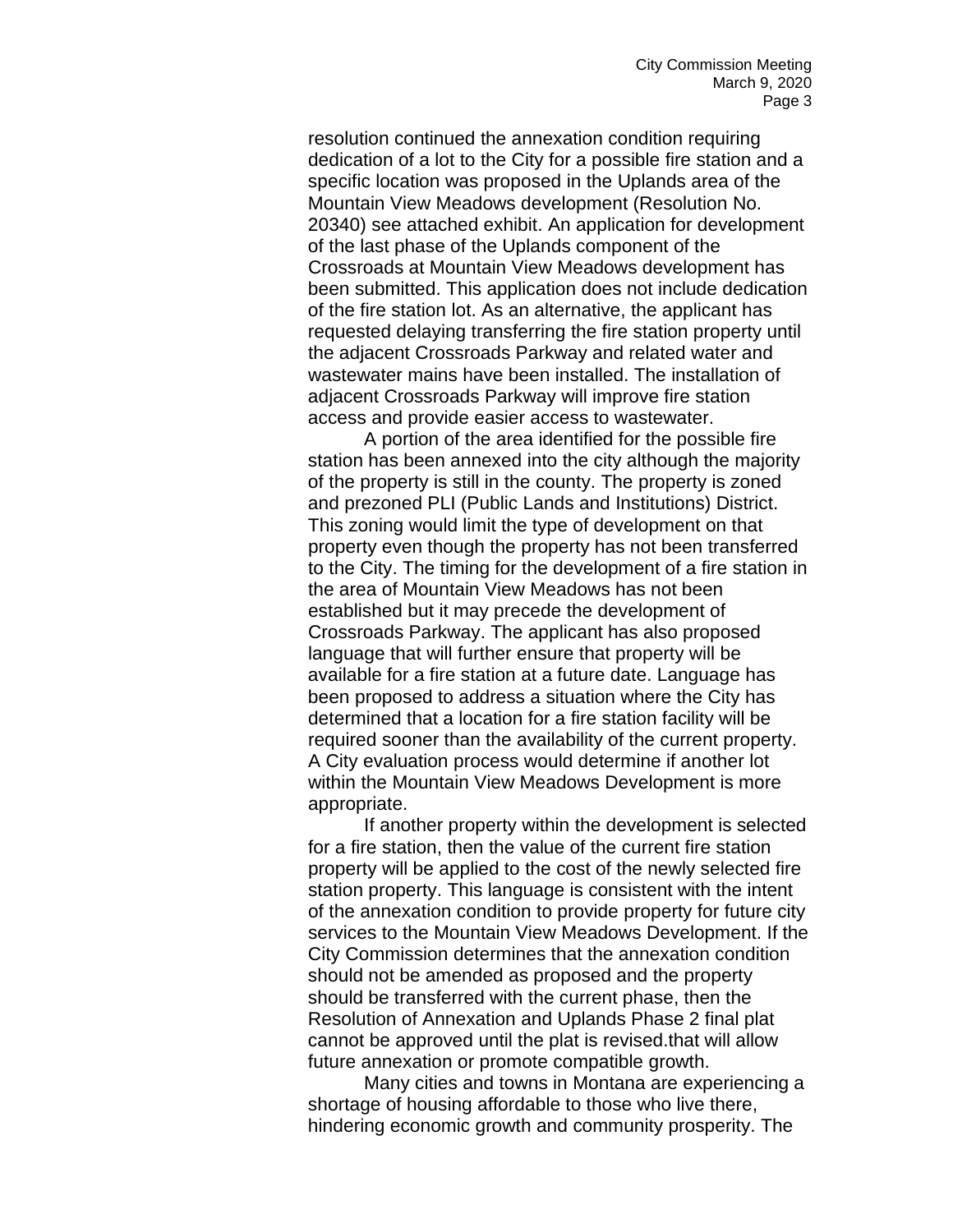|                       | Growth Policy provides a framework to address this issue<br>and mechanisms to develop actions for constructive results.<br>This update provides a focus for other policy reform and<br>offers a way forward through the implementation matrix of<br>goals, objectives and actions. The renewed focus on public<br>process is another major improvement that will benefit the<br>City. This update will formalize the process for public input<br>on planning issues which will in turn provide the direction<br>City staff and officials need to address projects with the<br>surety that they provide a public good while meeting a public<br>need. Notable Energy Impact: With a greater emphasis on<br>dense compact development in the form of Neighborhood<br>Centers and a focus on making non-motorized transit a<br>realistic possibility for all Helenans, this Growth Policy<br>update will make a significant impact on the amount of<br>energy residents and businesses use daily. Disadvantage:<br>There are no disadvantages to adopting this Growth Policy<br>update. Notice of Public Hearing: N/A Recommended<br>Motion: Consider a resolution of Intention to repeal the 2011<br>City of Helena Growth Policy and adopt the 2019 City of<br>Helena Growth Policy, and set a public hearing date for<br>March 23, 2020. |
|-----------------------|------------------------------------------------------------------------------------------------------------------------------------------------------------------------------------------------------------------------------------------------------------------------------------------------------------------------------------------------------------------------------------------------------------------------------------------------------------------------------------------------------------------------------------------------------------------------------------------------------------------------------------------------------------------------------------------------------------------------------------------------------------------------------------------------------------------------------------------------------------------------------------------------------------------------------------------------------------------------------------------------------------------------------------------------------------------------------------------------------------------------------------------------------------------------------------------------------------------------------------------------------------------------------------------------------------------------------------------|
| <b>Public Comment</b> | Mayor Collins called for public comment.<br>Greg Wirth, 501 State Street, offered support for the<br>adoption of the Growth Policy updates, especially due to its<br>effect on impacting the local economy and for expressing                                                                                                                                                                                                                                                                                                                                                                                                                                                                                                                                                                                                                                                                                                                                                                                                                                                                                                                                                                                                                                                                                                            |
| <b>Discussion</b>     | actionable items within.<br>Commissioner Dean stated she was grateful to staff<br>for their efforts in developing the plan, stating it was one of<br>the most gratifying experiences she had been a part of<br>working with local government. The Commissioner stated<br>she would like to see this document used as a governing<br>document.                                                                                                                                                                                                                                                                                                                                                                                                                                                                                                                                                                                                                                                                                                                                                                                                                                                                                                                                                                                            |
|                       | Commissioner Haladay asked staff to explain where<br>community members could find the full Growth Policy to<br>review in its entirety. Director Haugen stated the Growth<br>Policy and affiliated projects were listed on helenamt.gov at<br>https://www.helenamt.gov/government/departments/commun<br>ity-development/planning/long-range-planning                                                                                                                                                                                                                                                                                                                                                                                                                                                                                                                                                                                                                                                                                                                                                                                                                                                                                                                                                                                      |
| <b>Motion</b>         | <b>Commissioner Dean moved to approve resolution</b><br>of Intention to repeal the 2011 City of Helena Growth<br>Policy and adopt the 2019 City of Helena Growth Policy,<br>and set a public hearing date for March 23, 2020.<br>Commissioner O'Loughlin seconded the motion. Interim City                                                                                                                                                                                                                                                                                                                                                                                                                                                                                                                                                                                                                                                                                                                                                                                                                                                                                                                                                                                                                                               |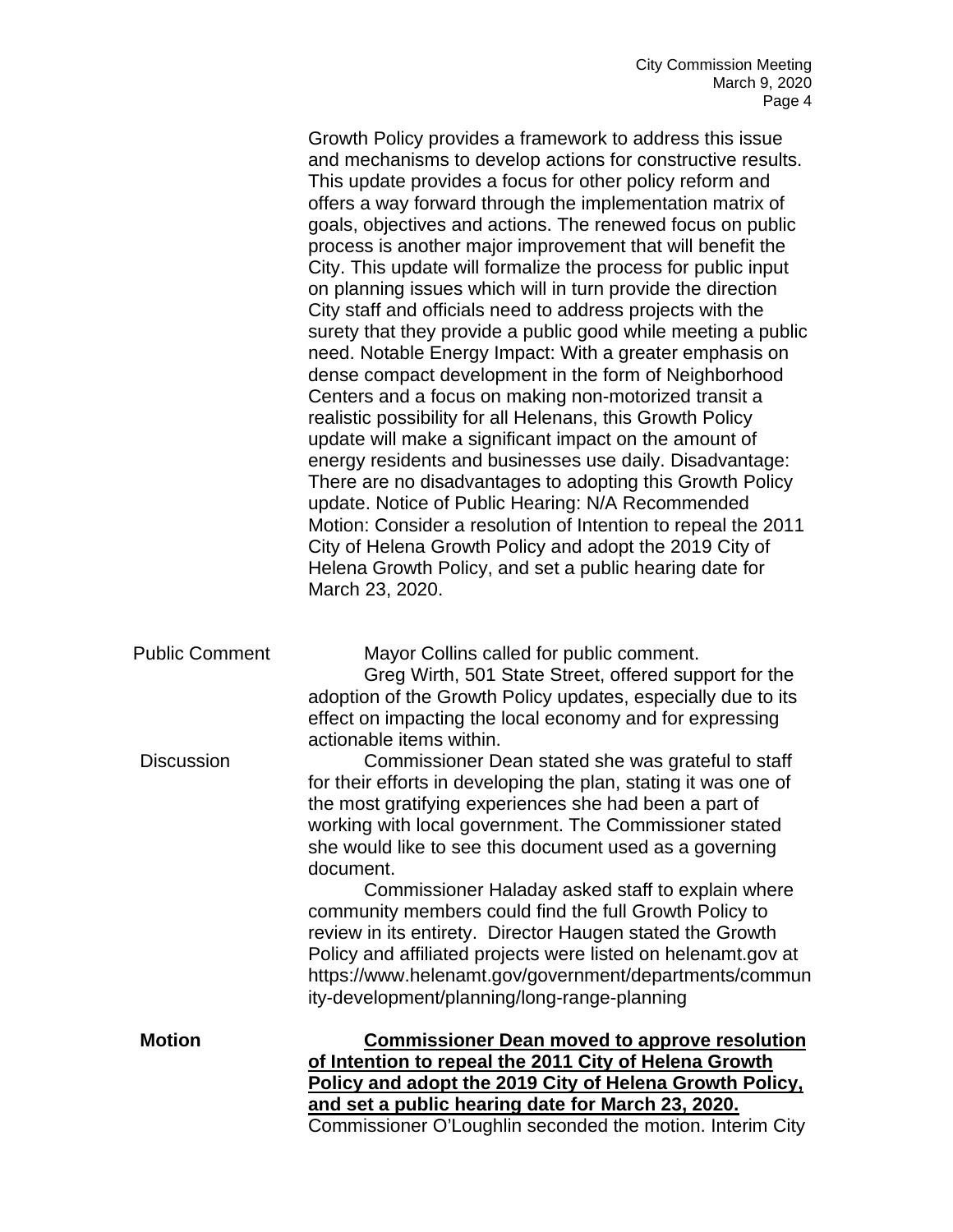| Clerk Clayborn called a roll call vote, as follows:   |
|-------------------------------------------------------|
| Commissioner Haladay voted aye, Commissioner Dean     |
| voted aye, Commissioner Logan voted aye, Commissioner |
| O'Loughlin voted aye and Mayor Collins voted aye. The |
| motion carried, 5-0. Resolution 20593                 |

A. CONSIDER A RESOLUTION TO AMEND THE FISCAL YEAR 2020 BUDGET FOR AN INCREASE OF \$1,399,071.

Staff Report Budget Analyst Chris Couey reported various items and projects have arisen that were neither budgeted for during the adoption process nor able to be absorbed into the current budget authority. Those items include:

> Law Enforcement Block Grant - \$13,791 911 Equipment Grant - \$470,000 Beattie St Trailhead Construction – \$300,000 Streets Fund \$200,000 Open Lands Fund \$400,000 General Fund

A resolution of intention was presented and approved on February 10, 2020. Notices of a public hearing on this matter, to be held March 9, 2020, were posted in the Independent Record as required.

\*Since the passing of the resolution of intention, bids were received for the Beattie St Trailhead project with a maximum bid coming in at approximately \$400,000 total for the project. Approve a resolution to amend the Fiscal Year 2020 budget for an increase of \$1,399,071. Departments are able to proceed with their projects and/or purchases as needed. Additional costs to the city will be incurred.

Staff recommends a motion to approve the resolution to amend the Fiscal Year 2020 budget for an increase of \$1,399,071.

Discussion Commissioner O'Loughlin asked for clarification on the amounts proposed within the packet. Mr. Couey stated the discrepancy was due to a \$15,281 amount placeholder for the 911 block grant. Mr. Couey stated the amount in was simply a miscommunication as to when the \$15,281should be reflected in the budget approval process.

Public Comment Mayor Collins called for public comment.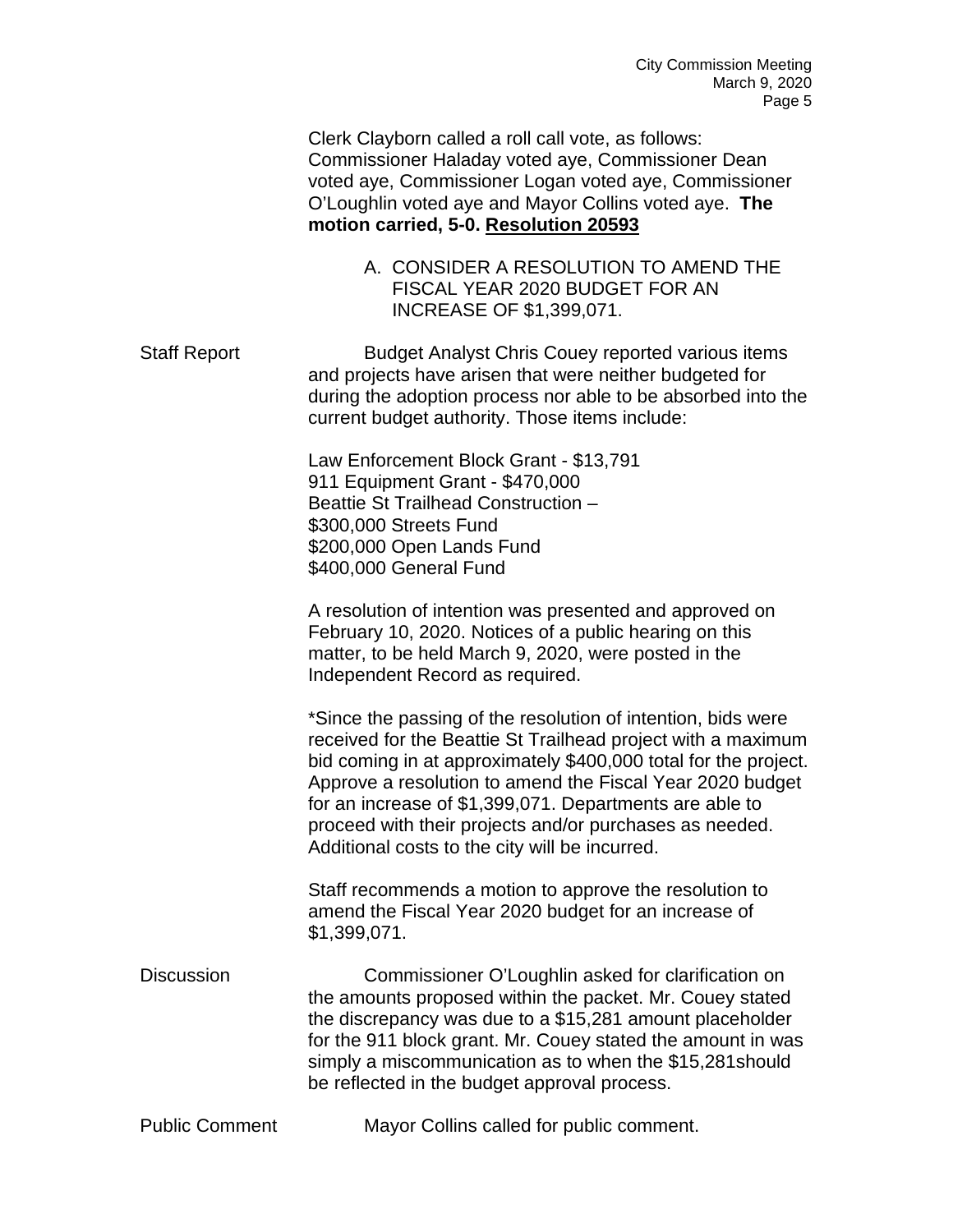Gayle Joslin, 219 Fodder St, asked the commission to not consider the Beattie Street trailhead project, as part of the budget amendments. Ms. Joslin posed questions to the Commission regarding the project

John Bowenhollow, 800 2<sup>nd</sup> Street, placed a letter to the City into the permanent record. Mr. Bowenhollow made additional comments regarding the Beattie St. project in support of the project.

Cheri Thornton, 735 South Beattie Street, spoke in opposition to the Beattie Street project.

Nick Sovner, 735 South Beattie Street, spoke in opposition to the Beattie Street project,

Cheri Thornton read a letter by Karen Pelzel, into the record.

Dan Prevel, 55 South Fee Street, spoke in opposition to the resolution to amend the budget, including the Beattie Street Project.

Eric Broston, 100 North Rodney, made comment on Beattie Street Trailhead project

Lynne Boone, 638 1<sup>st</sup> Street, spoke in opposition to the Beattie Street Project.

Monica Rankin, 815 North Harris Street, spoke in opposition to the Beattie Street Project.

Tom Kilner, 621 2nd Street, spoke in opposition to the Beattie Street Project.

Jeff Bradley, 1216  $8<sup>th</sup>$  Avenue, spoke in favor of the Beattie Street Project.

Jake Gunther, 1221 Chestnut Street, spoke in favor of the amendments and the Beattie Street project.

Charlotte McCann, 1934 Hauser Boulevard, spoke in opposition to the Beattie Street Project.

Denise Barber, 513 Grand Street, spoke in favor of the Beattie Street Project.

Morgan Smith, 633 Iowa Street, spoke in support of the Beattie Street Project.

Susan Lenard, 708 2<sup>nd</sup> Avenue, spoke in opposition to the Beattie Street Project.

Meg Bishop, 704 State Street, spoke in opposition to the Beattie Street Project.

Eric Grove, 734 South Beattie Street, spoke in favor of the Beattie Street Project.

Brian Coplin, 1610 Hudson Street, spoke to the amendments directly related to the 911 costs.

Michele Webster, 301 Graham, spoke in opposition to the Beattie Street Project.

Gary Rankin, 815 North Harris Street, spoke in opposition to the Beattie Street Project.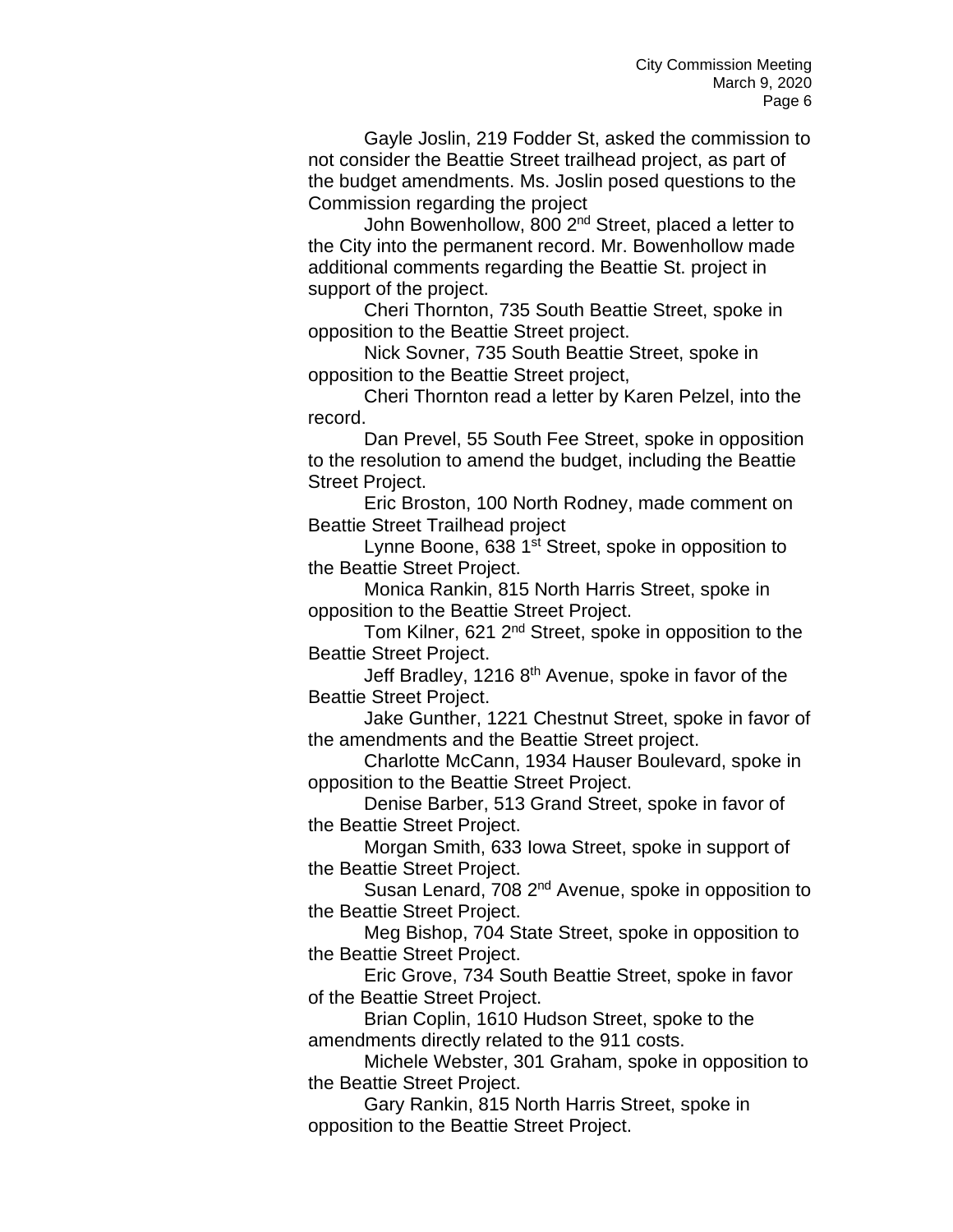Marie Stump, 418 South Beattie Street, spoke in opposition to the Beattie Street Project.

Lindsday Gilstrap, 377 Brookfield Drive, spoke in favor of the budget amendment and the Beattie Street Project.

Gina Satterfield, 1313 Charlie Russell, spoke in opposition to the budget amendments.

Joel Gerhardt, 1719 Golden Street, spoke in favor of the budget amendments, including Beattie Street Project.

Byron Defork, 555 Davis Street, spoke in favor of the Beattie Street Project.

Dan Barry, 401 South Beattie Street, spoke in favor of the Beattie Street Project.

Tyler Lehman, 810 Wolf Road, spoke in favor of the Beattie Street Project.

Tim Chisman, 635 2<sup>nd</sup> Street, spoke in favor of the Beattie Street Project.

Discussion Commissioner O'Loughlin asked Mr. Couey to clarify what has been factored into the proposed amendments specific to Beattie Street.

> Mr. Leland stated there was \$200,000 coming out of Open Lands to cover the parking lot and trailhead improvements; \$250,000 would come from the Street Maintenance project would pay for the Street improvements which would include curb, gutter and sidewalks, and also paving of the street on Beattie Street; finally the Street Maintenance would cover traffic calming measures.

Commissioner O'Loughlin thanked staff for their updates on the Budget. The Commissioner stated these amendments were expected particularly on the Beattie Street Project, due to the timing of the funding and to continued public outreach in order to update any numbers required. Commissioner O'Loughlin cited the changes to the project overall due to the public comment received as part of the process since its inception within the HOLMAC meetings. The Commissioner stated this was an important project especially in the interest of accessibility for the ADA community. The Commissioner also stated the fact the amount of the bids came in so far under the projected amount meant there would not be any funds used from the general fund and this was a positive factor to applauded. The Commissioner stated she had taken all of the comments received to heart. After considering all factors, Commissioner O'Loughlin stated this was important project and would be supporting the resolution this evening.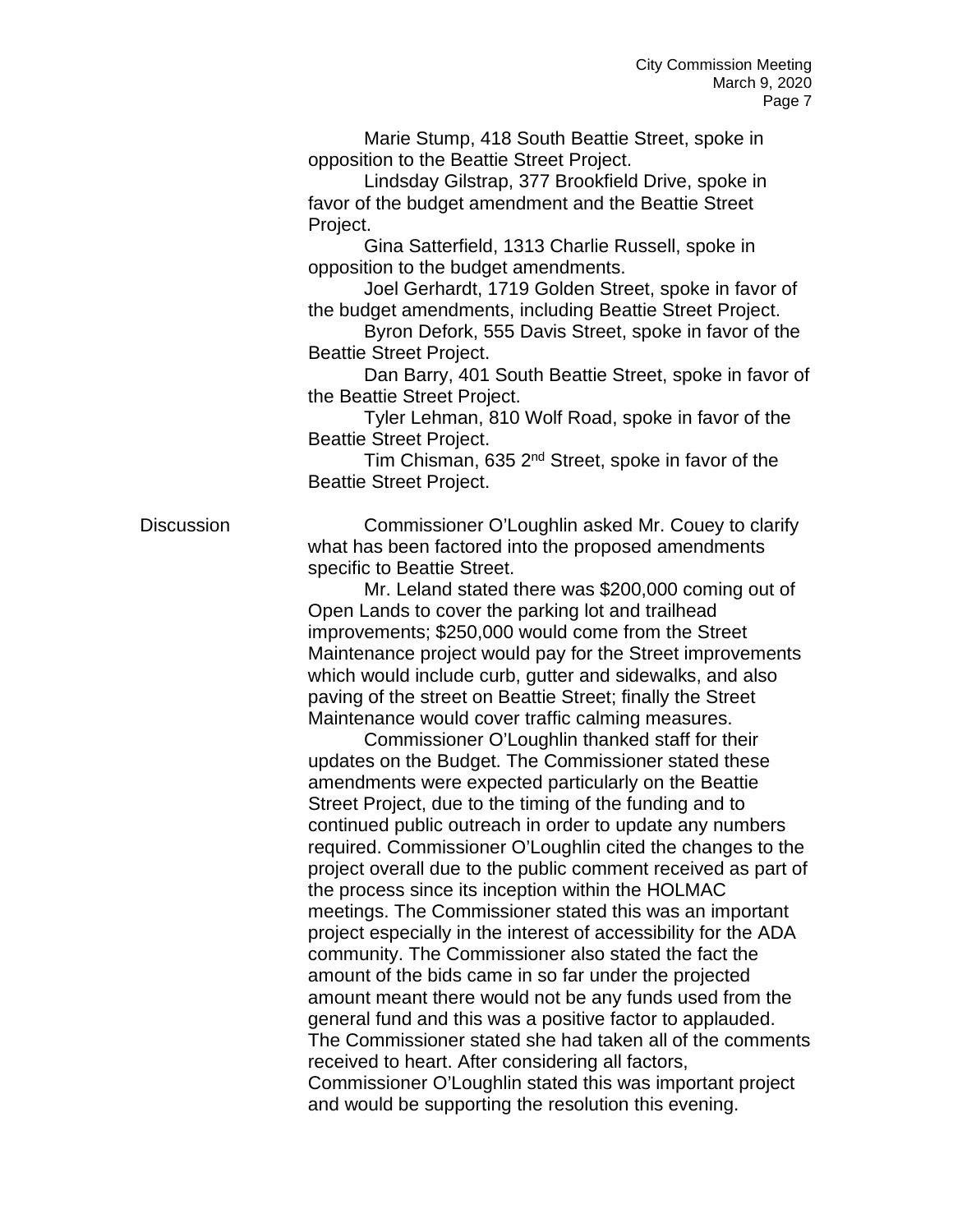Commissioner Dean asked if the cost of the trailhead improvements was the smallest portion of the budget amendments, and the bulk of the cost would be going to the Street Maintenance. Mr. Leland confirmed this, stating the trailhead in all proposed alternates within the project were the smallest expense, and the street improvements would be the lion share of the cost. The Commissioner stated this was an item she had received the most public commentary on. The Commissioner stated she would like to see some revisions to the budget process for projects similar to this one and of this size and scope going forward. The Commissioner stated the Open Lands were amongst the greatest assets of the Community and in order to offer a thriving future for future generations this project was an important and necessary component. The Commissioner stated support for the project.

Commissioner Haladay stated support for the project and spoke to the timeline of the project. The Commissioner stated the project that had gone through many revisions, and that while the public outreach would never be satisfactory to everyone, Commission makeups over the past several years had made a commitment to the public involvement of the project. The Commissioner stated he felt a genuine effort was made to take into account all sides concerns and wishes, and to find common ground.

Commissioner Logan thanked all those had weighed in on the Beattie Street Project. The Commissioner stated he still maintained some concerns over the cost of the trailhead. Commissioner Logan spoke to the way the adoption of a two-year budget was conducted and how the money was allocated. The Commissioner stated he could not see the Beattie Street Project as a priority given other areas of concern elsewhere in the overall budget.

Mayor Collins spoke about the process the Beattie Street Project had gone through during his time on the Commission. Mayor Collins asked Mr. Leland to speak to the costs of the parking lot alone. Mr. Leland stated the amount for a paved parking lot will be \$134,000. Sidewalk costs would \$65,000 to \$70,000. Traffic Calming costs would be \$10,000 - \$15,000. Mayor Collins asked Mr. Leland to confirm if the costs

Commissioner O'Loughlin asked for clarification of the amendment.

**Motion Commissioner O'Loughlin moved to approve a resolution amending the Fiscal Year 2020 for the City of Helena, Montana by amending resolution no. 20531 to**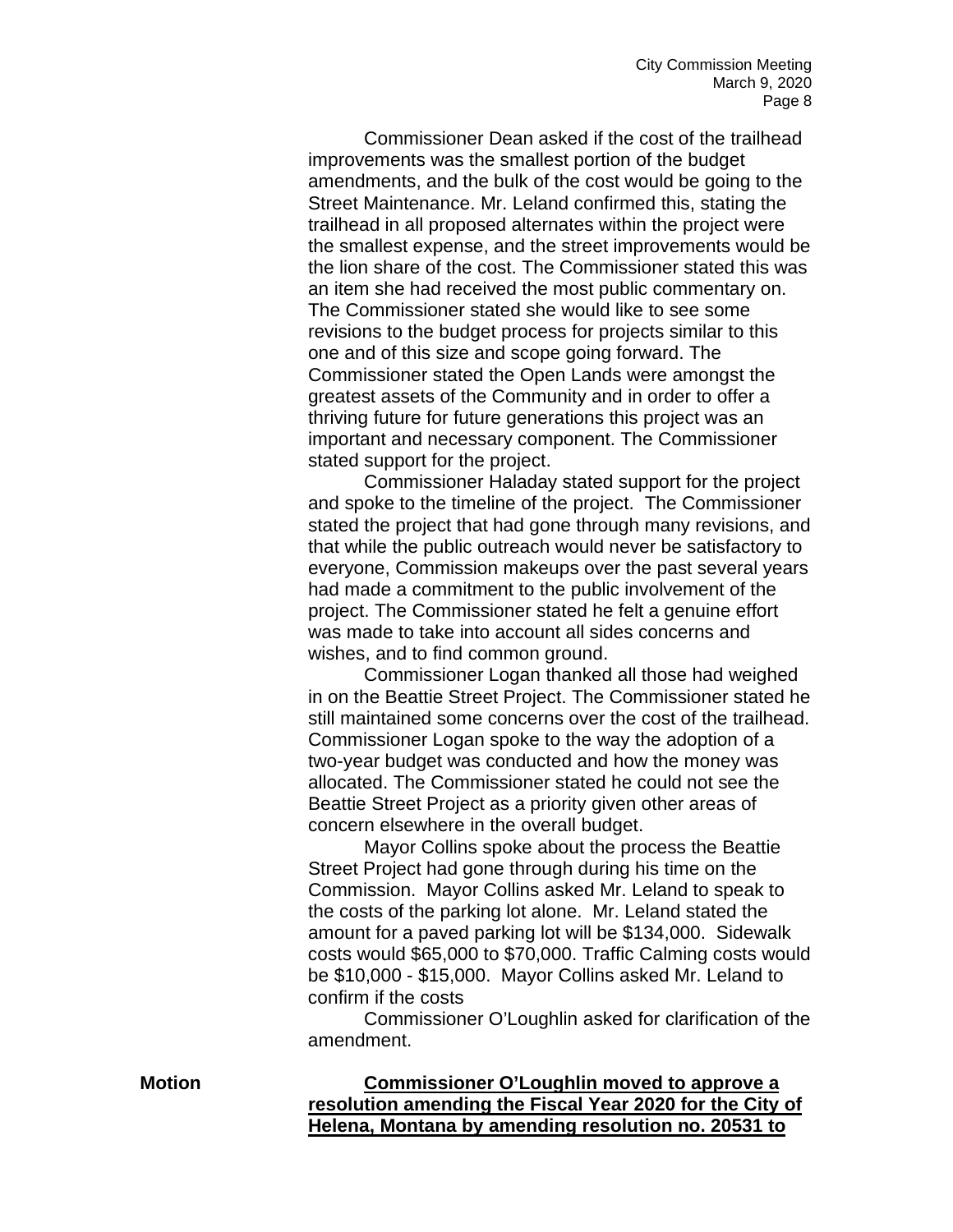**include appropriations for \$949,071, which reflects the reduction to the Beattie Street Project to \$450,000 consisting of \$200,000 from Open Lands funding and \$250,000 from Street Maintenance funding.** Commissioner O'Loughlin seconded the motion. Interim City Clerk Clayborn called a roll call vote, as follows: Commissioner Haladay voted aye, Commissioner Dean voted aye, Commissioner Logan voted nay, Commissioner O'Loughlin voted aye and Mayor Collins voted aye. **The motion carried, 4-1. Resolution 20594**

# C. BID AWARD FOR THE BEATTIE STREET TRAILHEAD, CITY PROJECT #17-01

City Engineer Ryan Leland reported the Beattie Street Trailhead Project will improve the trailhead with a parking area, and other trailhead amenities. In addition to the trailhead improvements, the City Commission decided to include constructing the dirt portion of Beattie Street that includes curb gutter, sidewalks, and traffic calming. City Staff and the City's consultant, WGM, bid the project in 3 different schedules, a base bid, which is the trailhead improvements, additive alternate 1, which is the street construction, and additive alternate 2, which is the paving of the parking area at the trailhead.

The City of Helena received four bids on February 27, 2020 and the lowest responsible bidder for Base Bid, Additive Alternate 1, and Additive Alternate 2 is Helena Sand and Gravel of Helena, Montana with a bid of \$314,697.75. The City Commission will establish the budget for this project.

The project will improve the trailhead at Beattie Street and construct one block of a dirt street to complete street standards.

Staff recommends awarding the Base Bid, Additive Alternate 1, and Additive Alternate 2 of the Beattie Street Trailhead Project, City Project #17-01to Helena Sand and Gravel in the amount of \$314,697.75.

Public Comment Mayor Collins called for public comment. Lynne Boone asked the Commission to consider a cap on the costs on the Beattie Street Project.

**Motion Commissioner Haladay moved to approve Bid Award for the Beattie Street Trailhead, City Project #17- 01.** Commissioner Dean seconded the motion. Interim City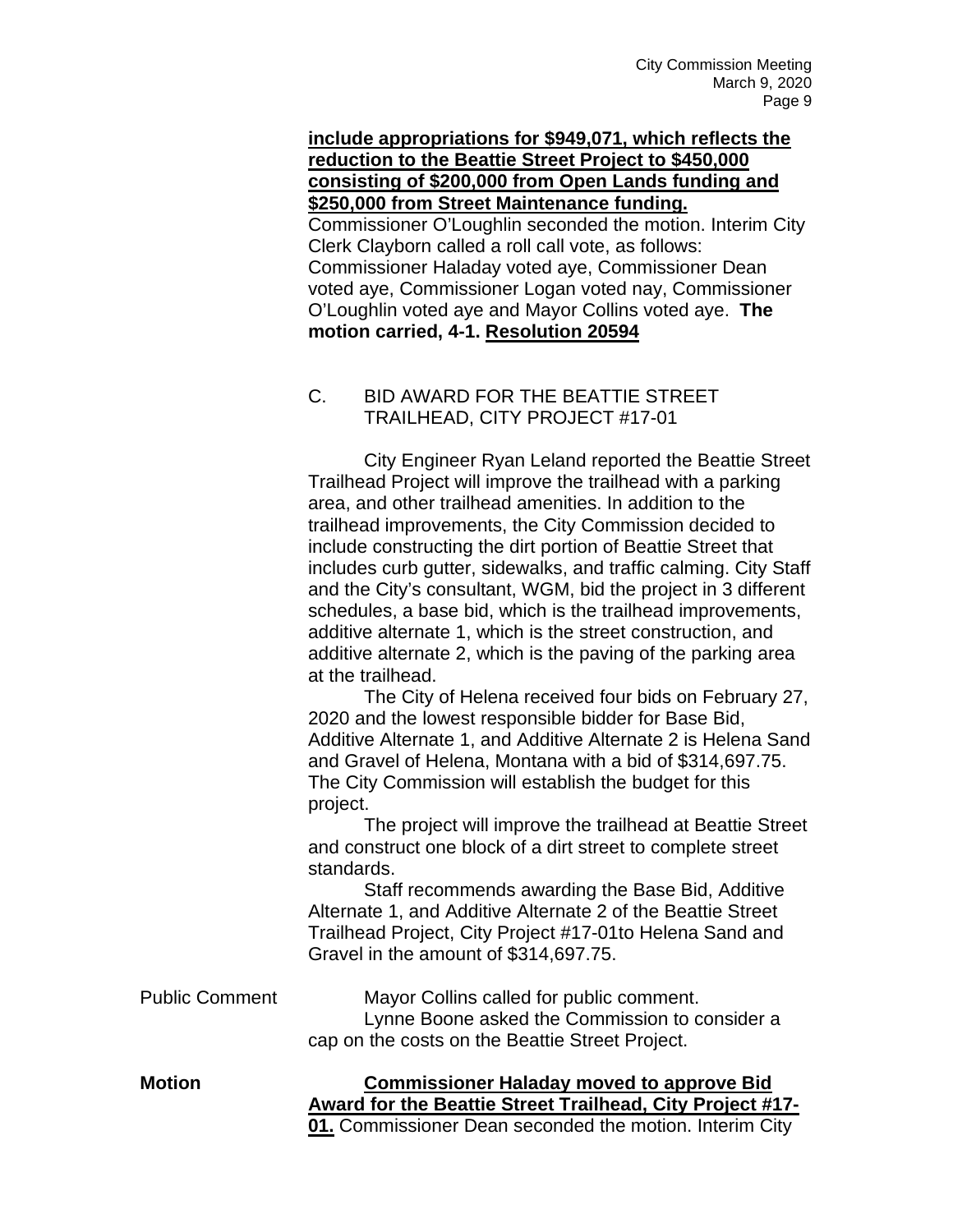Clerk Clayborn called a roll call vote, as follows: Commissioner Haladay voted aye, Commissioner Dean voted aye, Commissioner Logan voted nay, Commissioner O'Loughlin voted aye and Mayor Collins voted aye. **The motion carried, 4-1**

A. CONSIDER AN INTERIM CITY MANAGER EMPLOYMENT AGREETMENT WITH MELINDA REED.

Staff Report City Attorney Jodoin reported the City currently needs an interim City Manager while the City engages in recruitment efforts for a permanent full-time City Manager. Staff recommends contracting with Melinda Reed to act as the City's Interim City Manager. The contract would be in effect from March 10, 2020, through November 30, 2020 or the Permanent City Manager's start date, whichever date is sooner. The City will have an interim City Manager during the hiring of a permanent city manager. Staff recommends to approve the hiring of an Interim City Manager Employment Agreement between the City of Helena and if deemed appropriate to agree to a contract with Ms. Melinda Reed.

Discussion Melinda Reed, 925 Strawberry Drive, introduced herself to the Commission and offered herself as being available for questions for the Commission.

Commissioner Dean expressed concerns over the process and not with the candidate herself. She stated she felt transparency and proper process were not followed in the method of best practices, and such would not be able to support the appointment of Ms. Reed. The Commissioner reiterated the concerns had nothing to do with the candidate herself, and everything to do with the lack of proper process and public engagement.

Commissioner O'Loughlin asked the public to make commentary prior to making statements on this topic

Public Comment Melanie Hoyer, 1244 Prairie Drive, expressed concerns over transparency within government process. Carol Bondi, 200 South, spoke to concerns over the process of selecting and hiring a candidate for the Interim City Manager.

> County Commissioner Susan Good-Geise, stated for the record she would be speaking for herself alone and not as a representative of the County. A statement by the Commissioner was submitted to the permanent record, asking for greater transparency in the hiring process.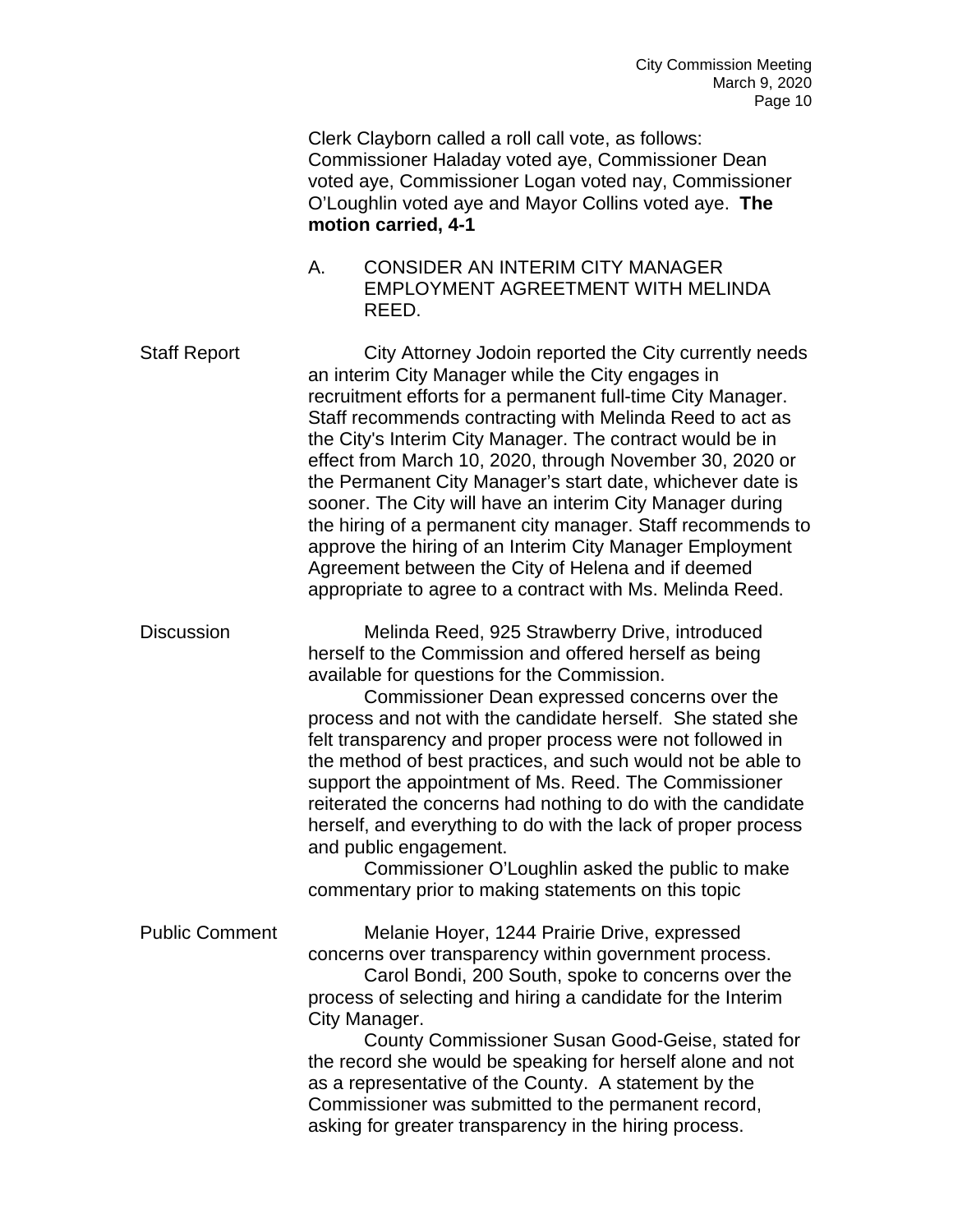Eric Broston, made public comment.

Gina Satterfield, 1315 Charlie Russell, spoke in opposition to hiring of Ms. Reed as Interim City Manager.

Kirsten Madsen, spoke in favor of the hiring of Ms. Reed.

Kelsen Young, spoke in favor of the hiring of Ms. Reed.

Darin Gaub, 524 8<sup>th</sup> Avenue, spoke in opposition to the process used in selecting the current candidate.

Dennison Rivera, 685 Legend Loop, Apt 112, spoke to concerns over transparency and the lack of the process used over the selection of the candidate.

Discussion Commissioner O'Loughlin spoke to amount of feedback received since January regarding the Interim City Manager position. Commissioner O'Loughlin read aloud from a selection of positive comments received regarding Ms. Reed to the Commission directly and through public comment forums. Commissioner O'Loughlin stated due to the amount of City business that needed to be addressed presently, and in the future, the City was lucky to have someone of Ms. Reed's caliber to consider serving in this capacity.

Commissioner Logan stated it was his belief there was nothing more important the City Commission could be made than the selection of a City Manager and Interim City Manager presently. The Commissioner stated he had genuine concerns over the lack of transparency in the process, and over the lack of public involvement within this process. The Commissioner stated concerns over the lack of involvement of the entire Commission in the decision-making process and did not necessarily have issue with Ms. Reed.

Commissioner Haladay stated he was surprised at the concerns over the lack of Commission involvement, stating he had spoken with Commission members and received general statements of support from Commissioners for Ms. Reed. Commissioner Haladay felt there was a necessity in moving forward with an Interim Manager at this time and would be supporting the agreement this evening.

**Motion Commissioner O'Loughlin moved to approve an Interim City Manager Employment Agreement with Melinda Reed.** Commissioner Haladay seconded the motion. Interim City Clerk Clayborn called a roll call vote, as follows: Commissioner Haladay voted aye, Commissioner Dean voted nay, Commissioner Logan voted nay,